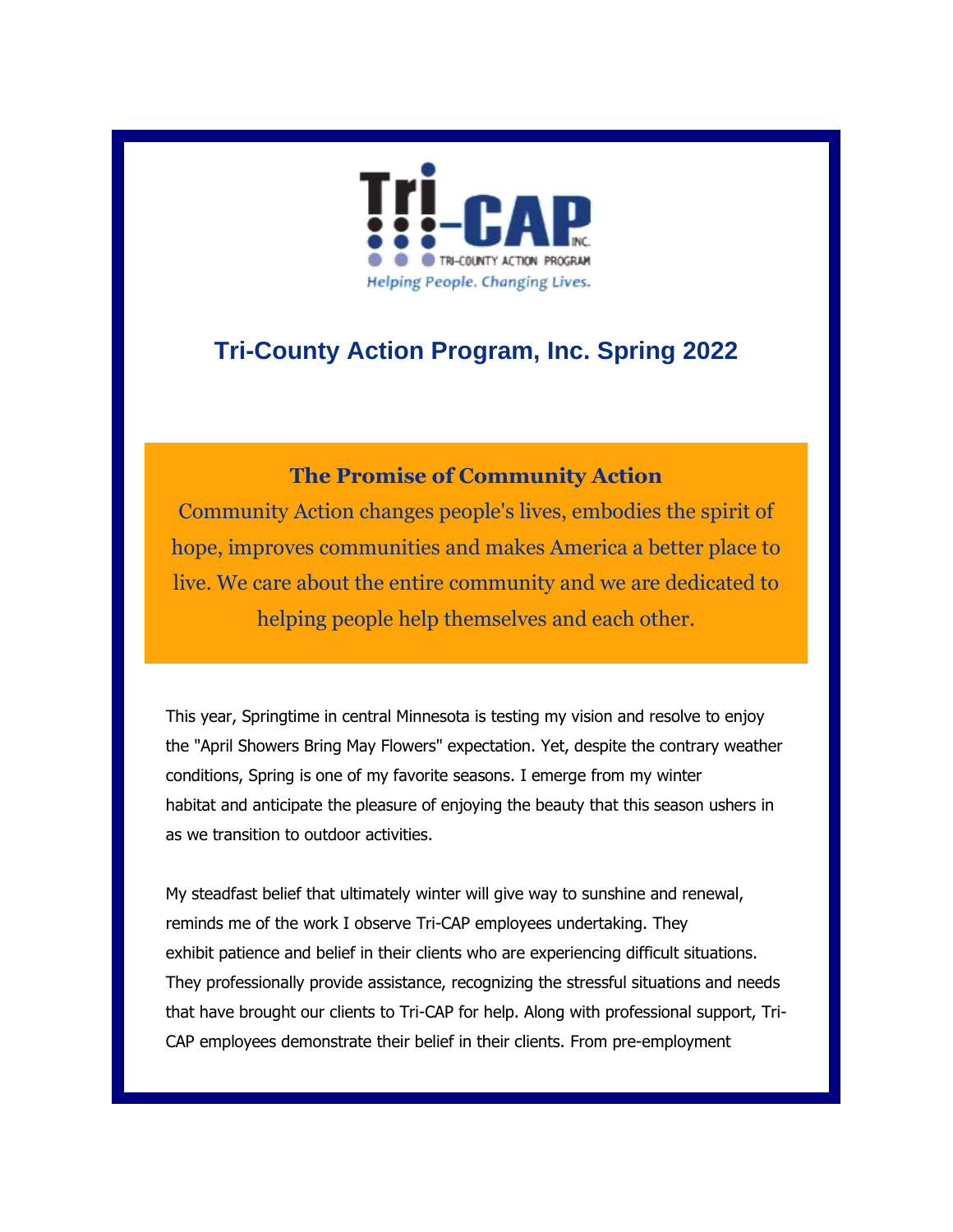assistance to energy assistance, transportation to taxes, and housing navigation to case management, Tri-CAP employees work with the residents of our communities, expanding opportunities for their economic and social well-being.

So far 2022 has brought new and unexpected challenges. Having come through the COVID-19 pandemic, I am optimistic and believe strongly that as a region, state, and country, we have the resilience and resolution to overcome unexpected difficulties as they arise. I know this because overcoming difficulties is what Tri-CAP and Community Action everywhere does. We identify needs at a local level and plan new and enhanced services to meet those needs, sometimes taking the lead and acting independently and other times working with and supporting community partners.

This year Tri-CAP will be undertaking a full-scale community needs assessment. While each year we update our local information, every three years Tri-CAP, along with all community action agencies, we collect all new community needs data. This data is fundamental and crucial to our service and outcome planning, providing a guide to the needs that we work to positively impact for individuals and families experiencing poverty and the community as a whole.

I am grateful for the support of Tri-CAP's Board of Directors, our Legislators, and all the wonderful employees at Tri-CAP who make the choice every day to see the opportunity in every challenging situation.

Regards, Lori Schultz, CCAP Executive Director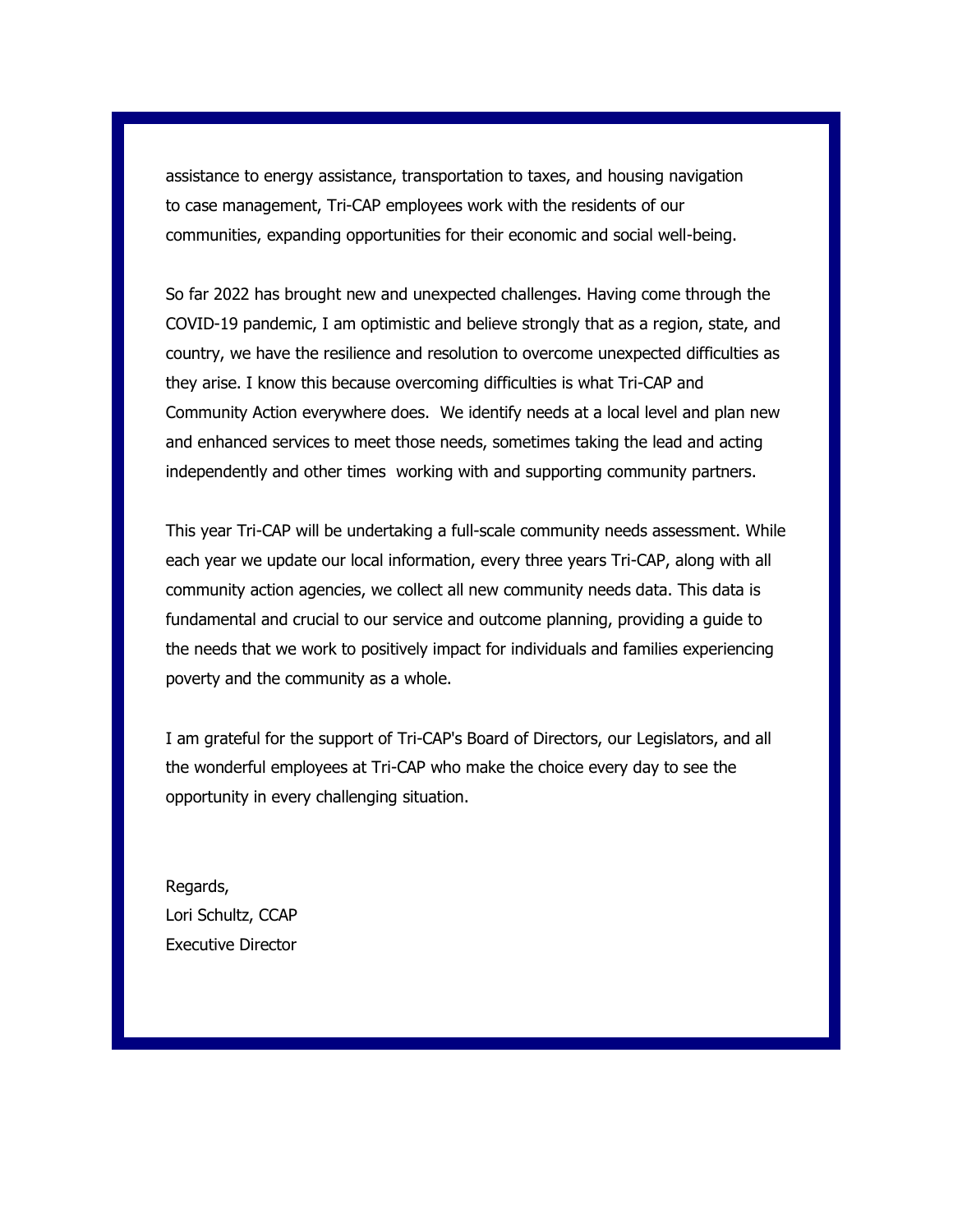

### **SUPPLEMENTAL NUTRITION ASSISTANCE PROGRAM - SNAP**

Hunger issues continue to be concerning to seniors, families, and single adults throughout our communities. Tri-CAP has trained staff who are able to submit the SNAP/food support application online by doing a phone interview with the participant to ensure that they are gaining access to these vital food resources. If you or someone you know is in need of food resources, please have them contact one of our trained specialists at 320-251-1612 regarding screening and application assistance for SNAP. More information is available at mnFoodHelper / mnFoodHelper

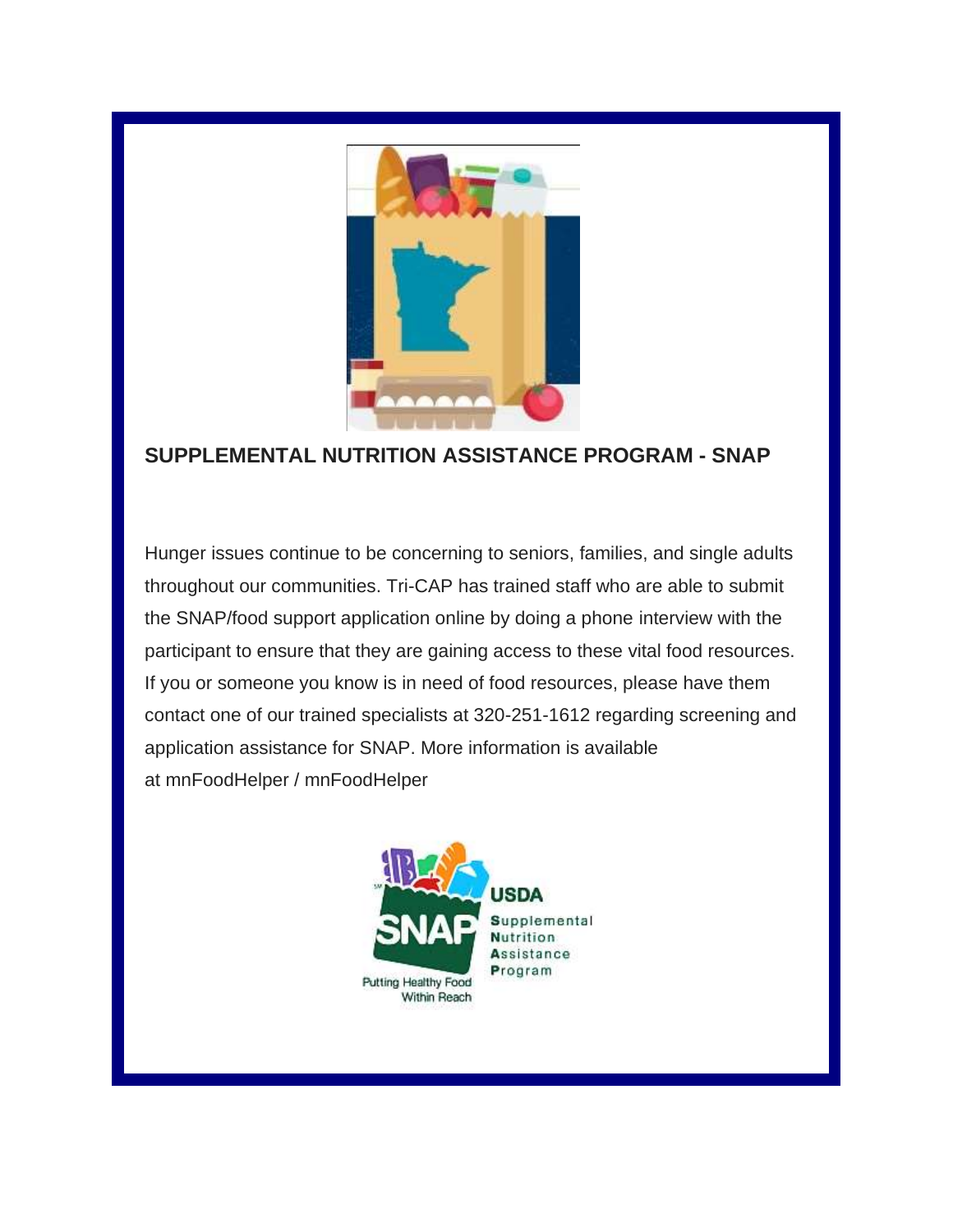# **Need help with your utility bills? See if you quality for an energy assistance or water grant.**



#### **WHAT IS IT?**

Minnesota's Energy Assistance Program helps renters and homeowners keep homes heated, lights on, water running, and more.



#### **WHO IS IT FOR?**

People who rent or own their home and struggle with their utility bills can qualify.



#### **HOW MUCH CAN I RECEIVE?**

- Up to \$2,000 to pay energy or water bills
- Free repair or replacement of homeowner's broker furnace
- Free energy efficiency home upgrades that can permanently lower your bills



#### **AM I ELIGIBLE?**

| Household Size   Annual Income |
|--------------------------------|
| $1$ \$35,237                   |
| 2   \$46,080                   |
| 3 556,922                      |
| 4 \$35,237                     |

Applications are available at <https://tricap.org/assistance/energy-assistance/> or by calling Tri-CAP at 320-251-1612/ 888-765-5597.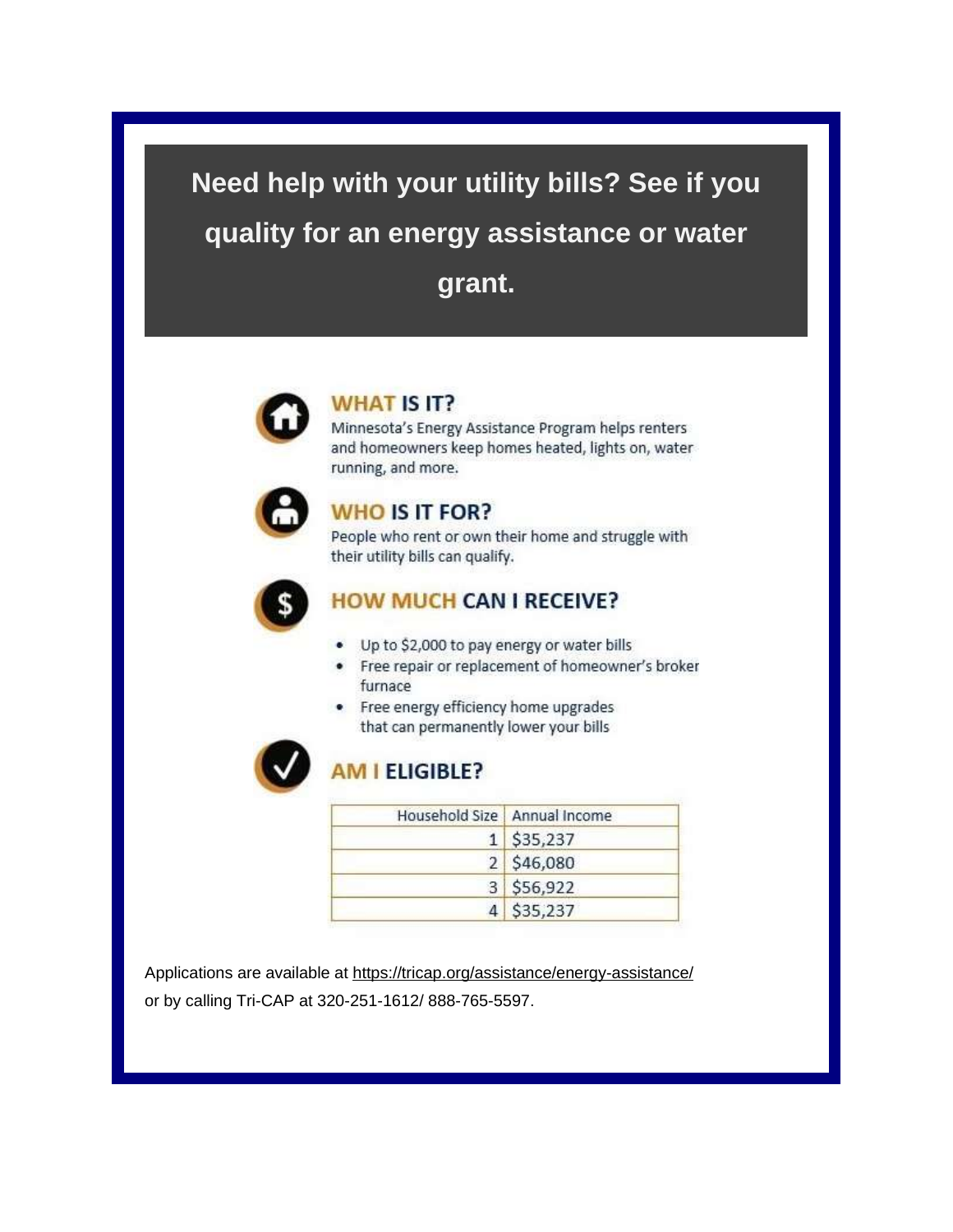

## **Angelina's Success Story: Rebuilding Lives**

Angelina is a busy mom of three small children. She not only goes to school and works part time, but also cares for three younger siblings.

Angelina completed her Certified Nursing Assistant certification and attends a local technical and community college. Once she moves into a better paying job, her goal is to purchase a family home. Angelina reached out for housing counseling from Tri-CAP; her ex-husband was trying to destroy her credit and rent history to make it impossible for her to find a better living situation. Angelina realized in order to improve her situation she needed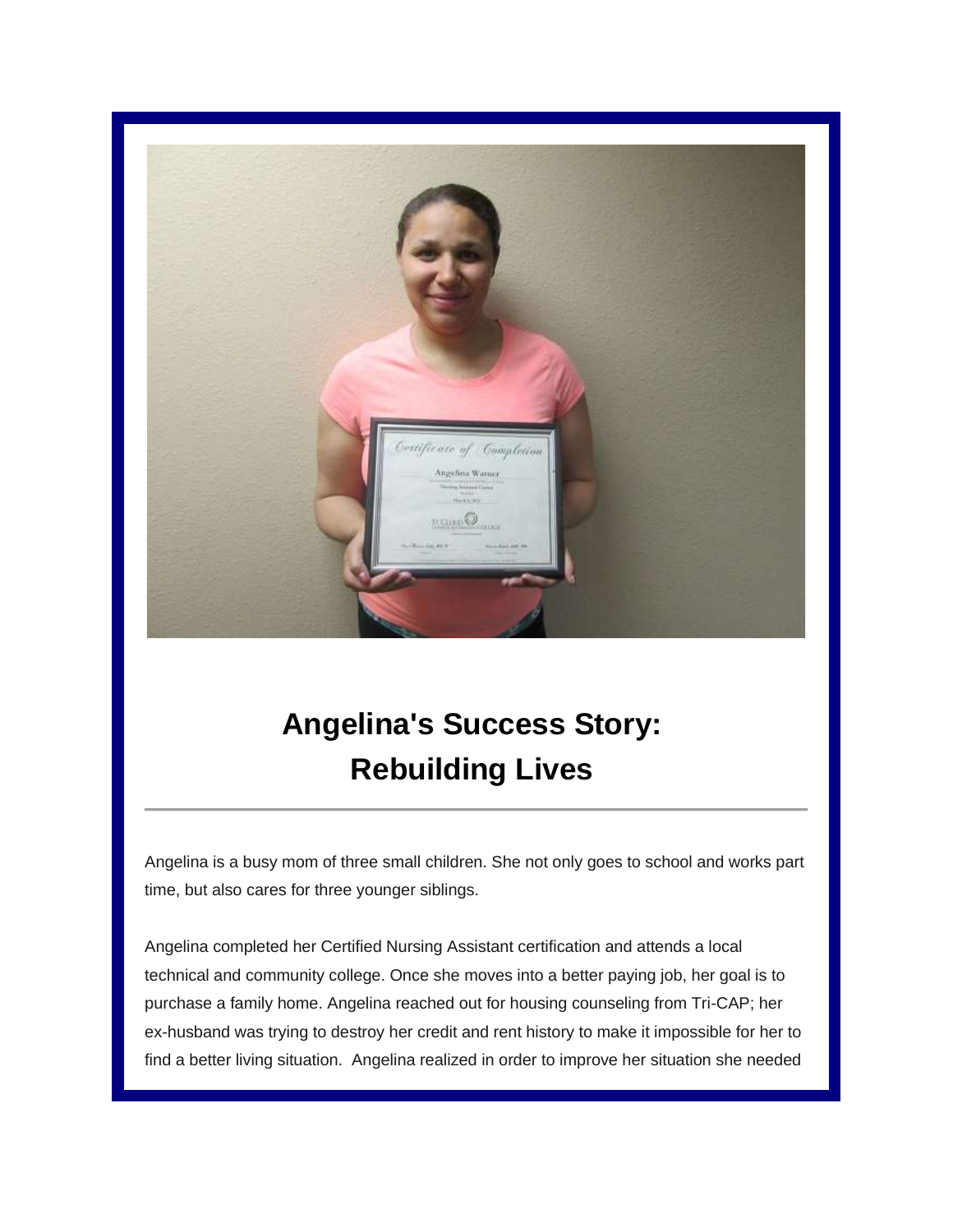to get away from her ex-spouse and work on improvements a little bit at a time. Using stimulus checks to pay off old bills that her ex saddled her with and continuing to work and attend school. The Rebuilding Lives program has been able to assist Angelina with a basic needs bag, a gas voucher to help her get to and from school and work, and tuition and book costs for her college course. In addition her counselor has provided extensive case management support.

Angelina is up every day at 5:00 am to get everyone ready and out the door on time. She walks to the bus stop with a toddler and a baby to get to work. Angelina has full custody of her children and does not receive child support. It has not been an easy road, but Angelina is seeing the results of her hard work and persistence. She plans to eventually attend a local university to complete a degree in Biology. She is very excited to attend a four-year college to further her education but doesn't see that as the end, she wants to continue to study Biology and medicine. Angelina is making a better life for herself and her children.

Update: Angelina has been hired to do CNA work at a starting wage of \$17.65/hour. She will work part-time until school is out and then will move into full-time work.

More information about the [RebuildingLives](https://tricap.org/assistance/rebuilding-lives/) program is available on Tri-CAP's website.

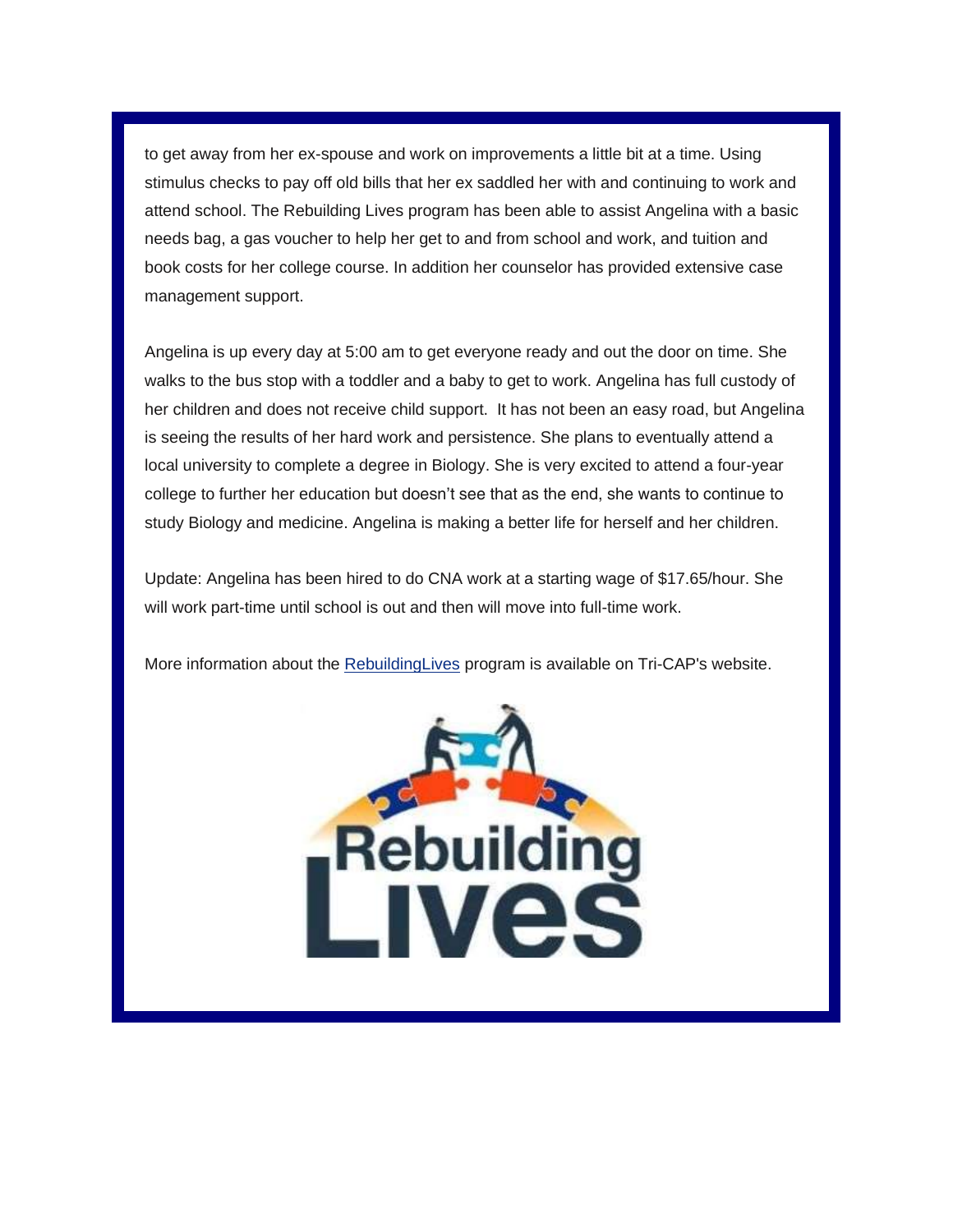

While making a living is important, there is a certain type of person who yearns to make a difference – to finish a meaningful day's work and take pride in the fact that the world is a better place because of their efforts. Sometimes it's about more than just a paycheck. If you are one of these people, you have the traits that set Tri-CAP employees apart. We offer a variety of opportunities throughout our service area. We offer a positive working environment, rich benefits and competitive wages.

We invite you to take a look at our [current job opportunities](https://tricap.org/job-opportunities/)

### **A Man with Two Hats: Dairy Farmer and Volunteer**

Art Kerfeld is one of those calm and collected individuals who has organized his life after retirement successfully between his part-time dairy farming and volunteerism. Small wonder then that even as an eighty-year-old he is able to fulfill both responsibilities with immense satisfaction.

A dairy farmer, I caught him during my first call, riding his combine to get the fields ready for winter. He is also, in his words, at the beck and call of his sons, also dairy farmers, for whom he often runs errands. As a volunteer, Art has been driving for Tri-CAP for the last five years for several hours and miles a week. Additionally, he installs medical alert systems for seniors and get this, Art is the Bingo Caller at a nursing home in Melrose! This eclectic list of interests took me by complete surprise, and as I continued the interview, I discovered that Art was methodical, deliberate and systematic in his work.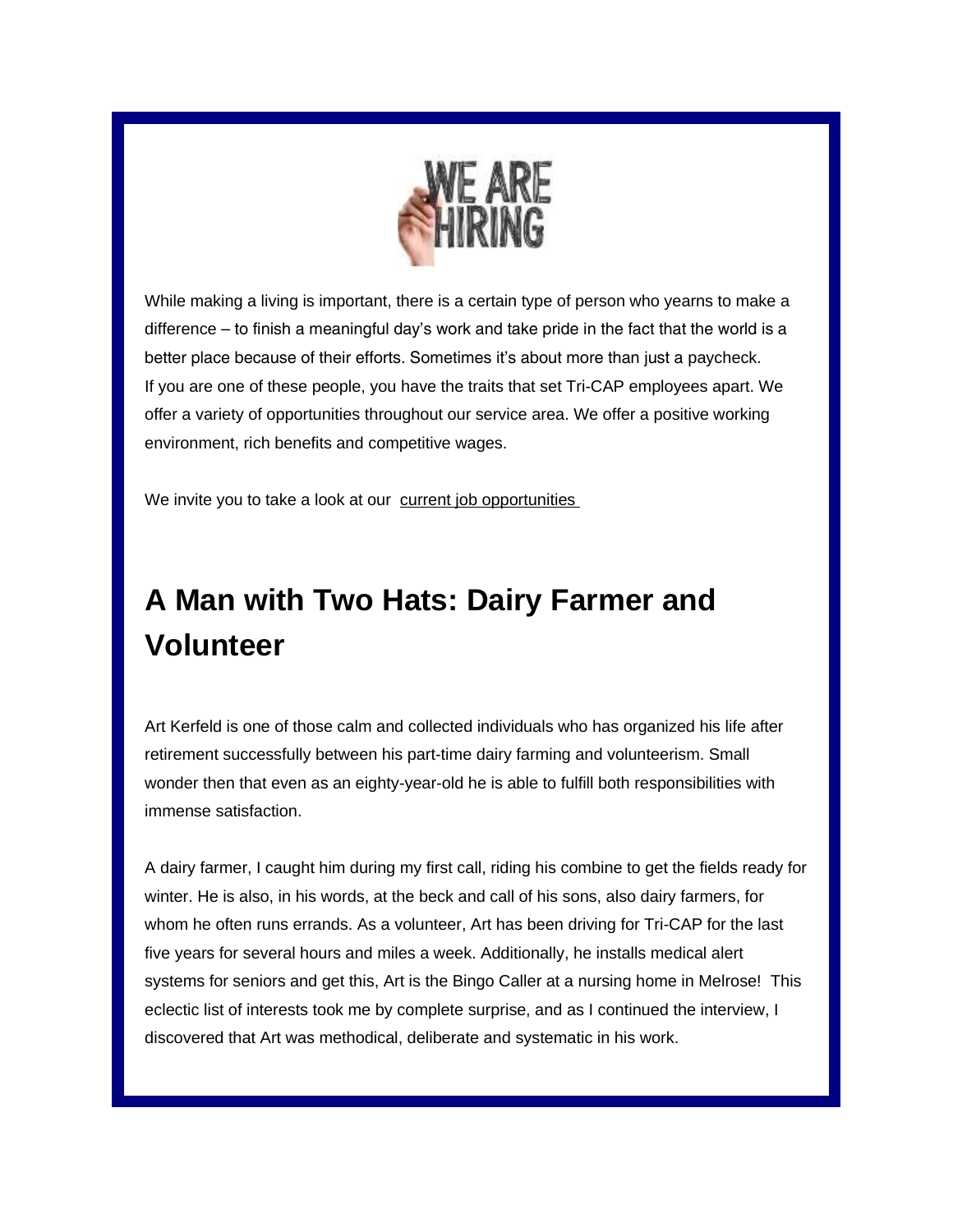In his inimitable style, Art explained to me the definitive choices he has made as a Tri-CAP driver. No, he does not like long trips; he confines himself to an area within a region that covers from his hometown 32 miles to Little Falls, 35 miles to the St. Cloud area, and up to 60 miles to Willmar.

Art prefers to drive older adults and would rather not take children since he doesn't have the appropriate equipment (car seat, child-proof locks, etc.) in his car. Because of his farming responsibilities he is unable to drive much during the summer months but is most willing to take on more gigs during the Fall and Winter.

Thus, driving for Tri-CAP is most suitable for Art's style and availability, and the flexibility Tri-CAP provides is something for which Art is very grateful. "There is no issue," he said, "when I turn down a ride, even in the last minute, say because of bad weather." Overall, Art loves Tri-CAP. "They run a very good operation," he declared, "They are overseen by three County Commissioners, and that makes them legitimate." He appreciates the reimbursement he gets because it pays for his driving expenses.

Art said he was very thankful for and enjoyed the driver meetings Tri-CAP held regularly before the pandemic hit. He described how about 10-12 drivers usually met about twice a year to discuss their experiences. "I learned a lot during those sessions," said Art, thoughtfully, "I gained knowledge on how to handle some difficulties."

Art's usual practice during a drive is to share his experiences and expertise on dairy farming. Most people do not know much about dairy farming, and he is confident that their curiosity is piqued especially when he tells them about the nine robots on his farm. All in all, he enjoys taking his passengers.

"Never doubt that a small group of thoughtful, committed citizens can change the world; indeed, it's the only thing that ever has." Said Margaret Mead. A helpful nature and willingness to serve others makes Art one of those committed citizens changing the world with Tri-CAP.

"It is always a good feeling help people in need," he expressed, "I like visiting with different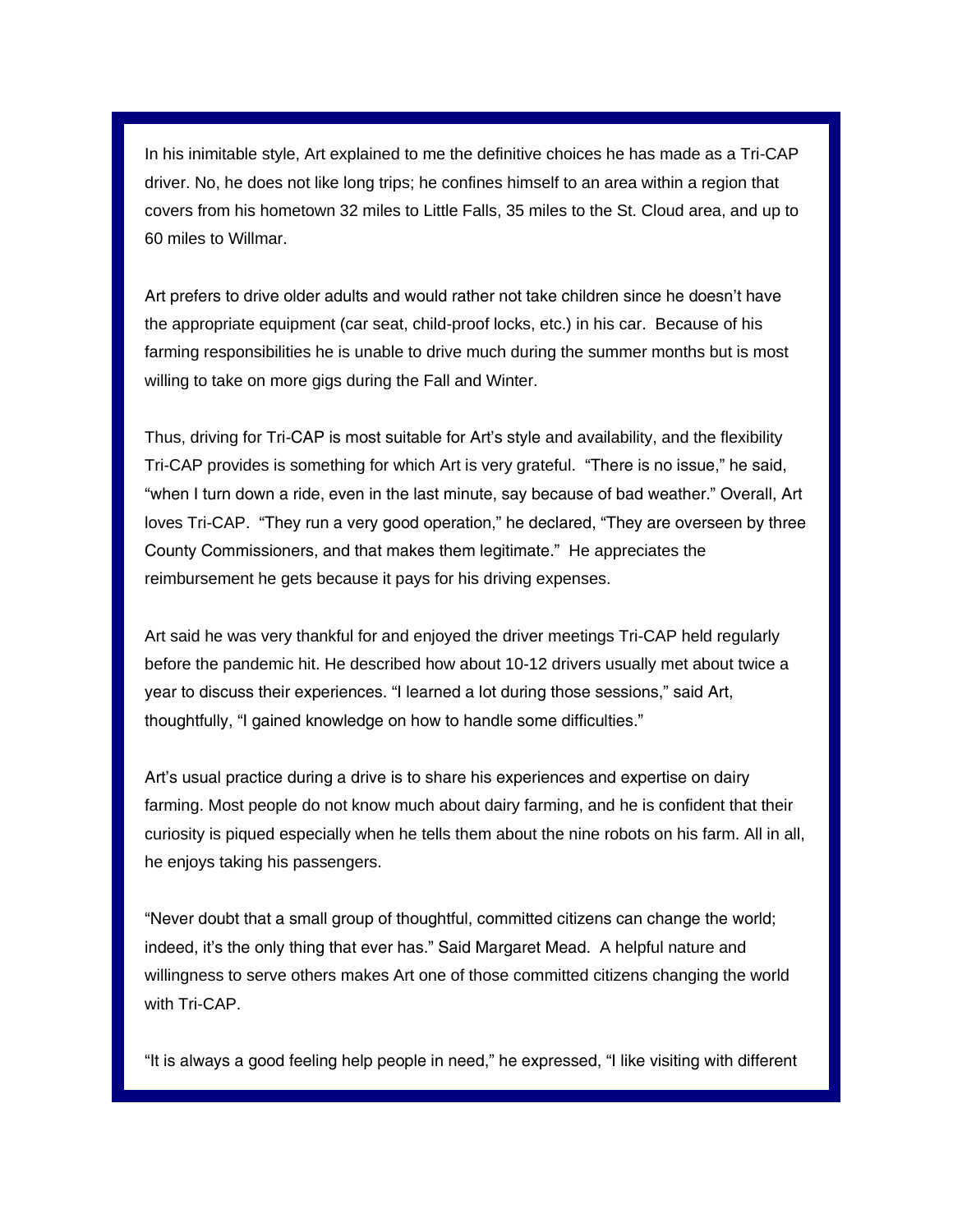sorts of people and helping them." According to him, the job is a perfect pastime for retired seniors looking for something to do. It is not too taxing, and volunteers have choices. "Moreover, the passengers are usually very appreciative, and the rides always end with smiles and many "Thank you's." What more can we want?" he concluded.

Author: Lalita Subrahmanyan, RSVP Americorps Senior Services Volunteer

#### **Tri-CAP NEEDS VOLUNTEER DRIVERS:**

Our Volunteer Driver Program needs volunteer drivers! It's a great way to help community residents while bringing in some extra cash for your mileage. Meals and parking are reimbursed, as applicable. Set your own schedule! [Learn more on our website.](https://tricap.org/volunteer/)



**Public Transportation:** Tri-CAP is pleased to assist you with scheduling your public transit rides. Our Dispatch Center is open to make ride reservations or changes Monday  $-$  Friday from 8:00am  $-$  4:30pm.